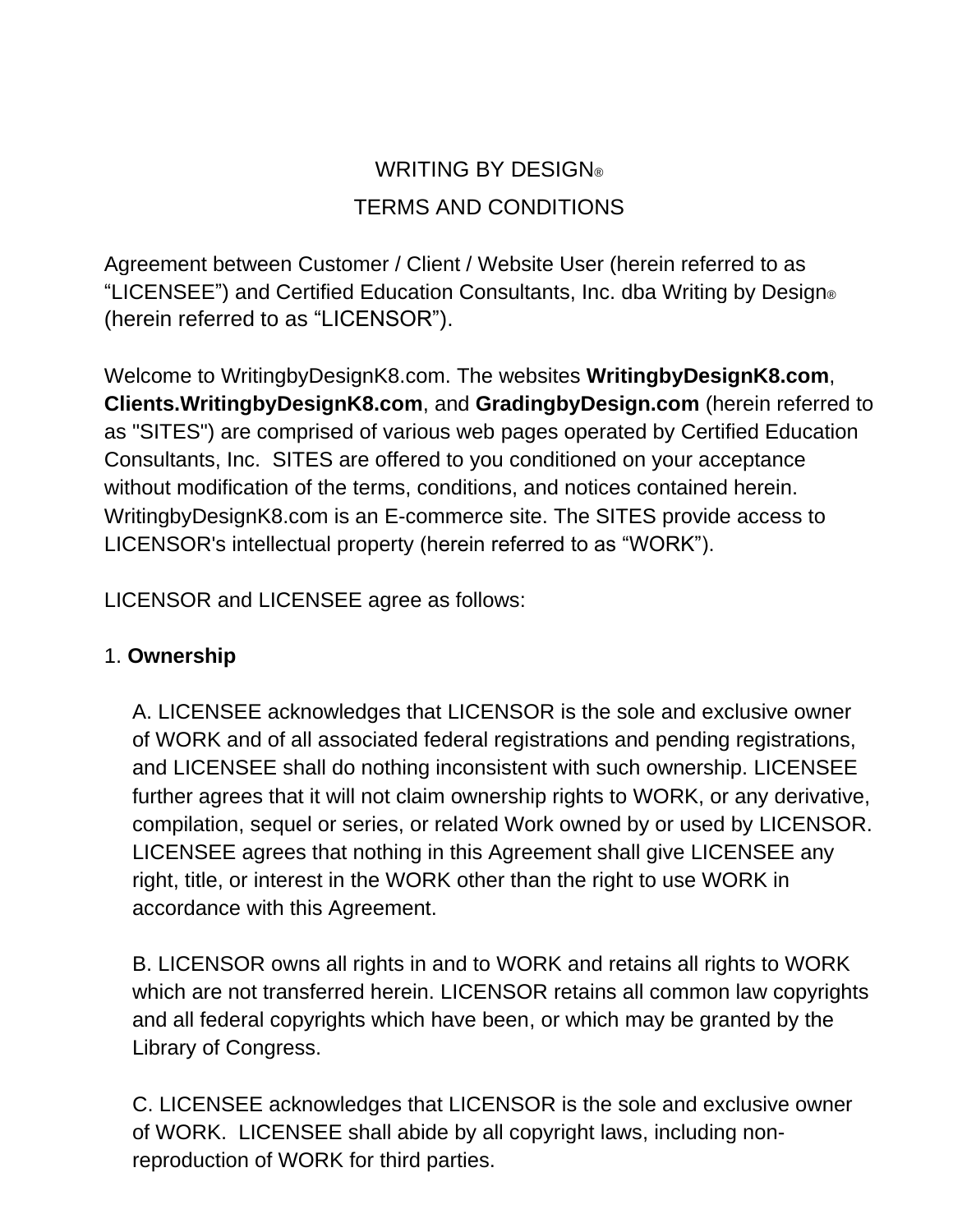D. LICENSOR has granted LICENSEE a license authorizing the use of WORK by LICENSEE in accordance with the terms and conditions of this Agreement set forth on the website WritingbyDesign.com.

# 2. **Grant of License**

A. LICENSOR hereby grants to LICENSEE, in accordance with the terms and conditions of this Agreement, a license to use WORK in the course and scope of its business and for no other purpose.

B. LICENSOR grants the right to LICENSEE to reassign a license only in the case of teacher reassignment, termination, resignation, retirement or departure for any other reason.

C. LICENSEE shall not grant sub-licenses or permit any third parties to use and/or reproduce any part of WORK which is licensed, not sold.

#### 3. **Fees**

- A. All products, licenses, services, and fees are non-refundable. Returns or exchanges are not accepted.
- B. LICENSEE agrees to pay for all products, licenses, services, and processing fees within 30 days from the order date.
- C. Failure of LICENSEE to make full payment required under this Agreement when such payment is due, shall result in a monthly 2% late fee.

#### 4. **Term**

This Agreement remains in effect and shall continue in full force for as long as LICENSEE uses WORK unless terminated by LICENSOR for breach of this Agreement or any of the terms and conditions herein by LICENSEE.

#### 5. **Website Use**

A. Links to third party sites/Third party services: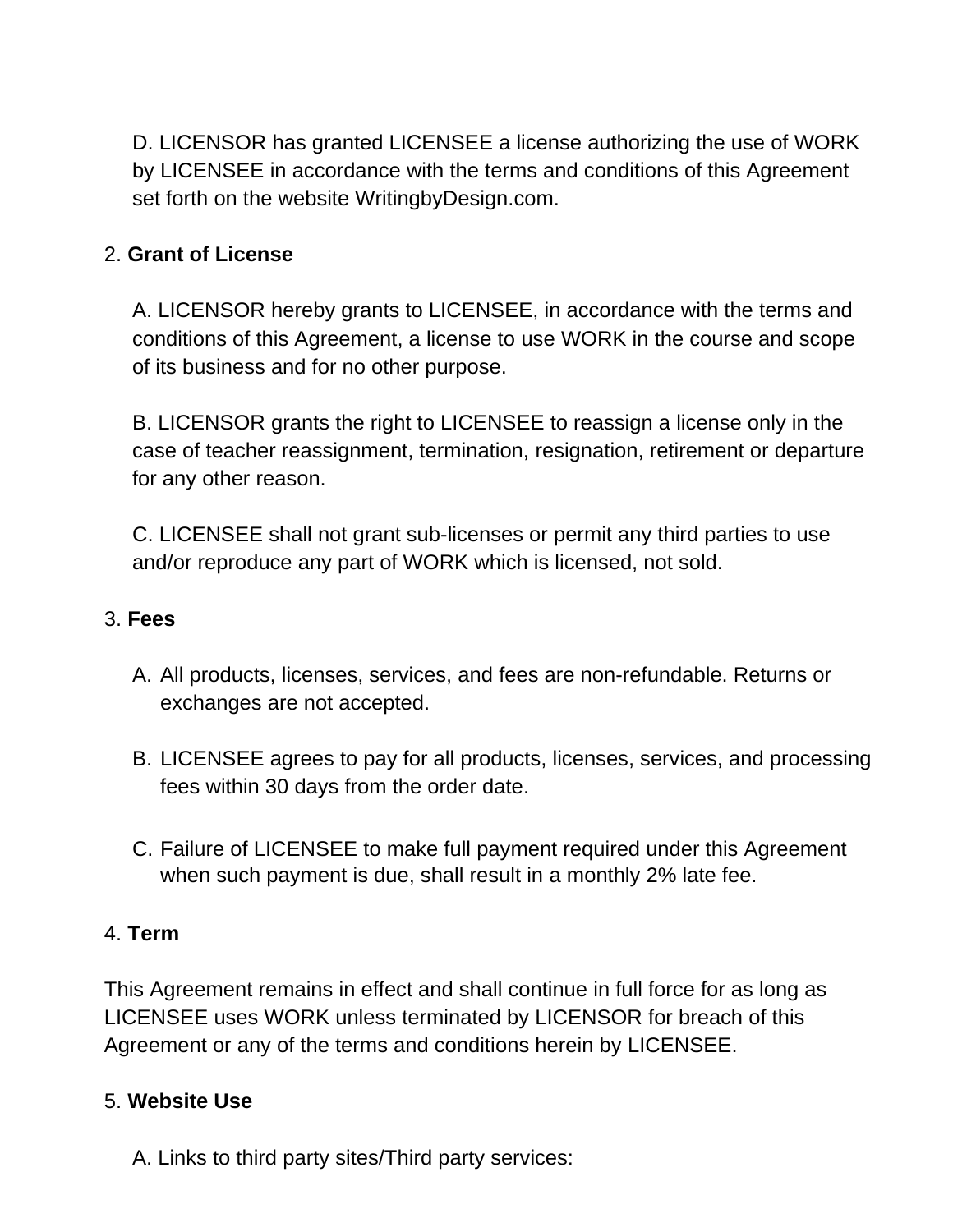Sites may contain links to other websites. The linked sites are not under the control of LICENSOR, and LICENSOR is not responsible for the contents of any linked site, including without limitation any link contained in a linked site, or any changes or updates to a linked site. LICENSOR is providing these links only as a convenience, and the inclusion of any link does not imply endorsement by LICENSOR of the site or any association with its operators.

WritingbyDesignK8.com uses Google Analytics, a web analytics service provided by Google, Inc. ("Google"). Google Analytics uses "cookies," which are text files placed on computers to help the website analyze how users use the site. LICENSEE may refuse the use of cookies by selecting the appropriate browser settings. Note that if refused, the full functionality of the site may be limited.

LICENSEE can prevent Google's collection and use of data (cookies and IP address) by downloading and installing the browser plug-in available under tools.google.com/dlpage/gaoptout.

Further information concerning the terms and conditions of use and data privacy can be found at www.google.com/analytics/terms/gb.html or at [www.google.com/intl/en\\_uk/analytics/privacyoverview.html.](http://www.google.com/intl/en_uk/analytics/privacyoverview.html)

B. Intellectual Property -- No unlawful or prohibited use

LICENSEE may not use SITES in any manner which could damage, disable, overburden, or impair/interfere with any other party's use and enjoyment of the SITES.

LICENSEE may not obtain or attempt to obtain any materials or information through any means not intentionally made available or provided for through SITES.

All content included in SITES, such as text, graphics, logos, images, as well as the compilation thereof, and any software used on SITES, is the property of LICENSOR or its suppliers and protected by copyright and other laws that protect intellectual property and proprietary rights. LICENSEE agrees to observe and abide by all copyright and other proprietary notices, legends or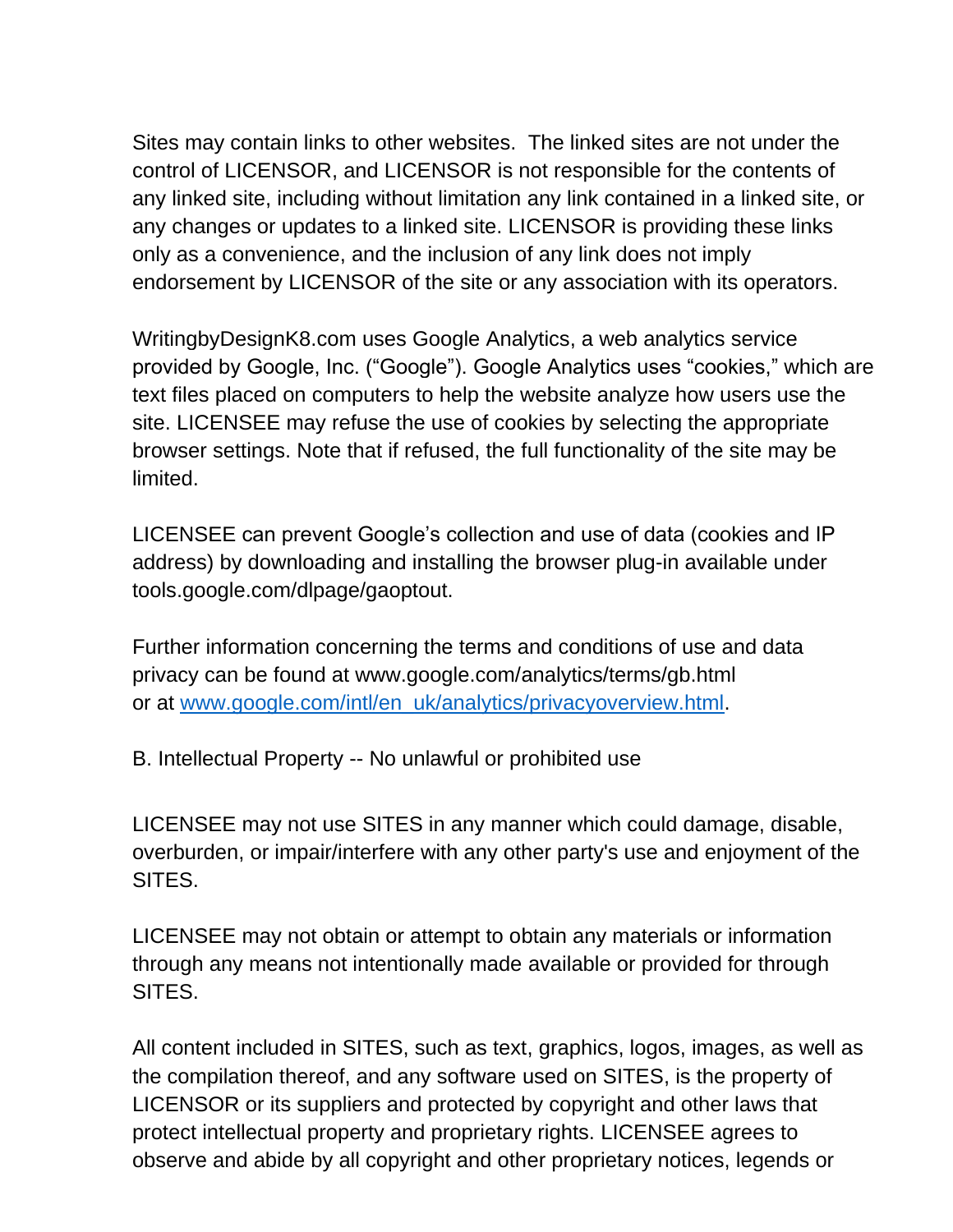other restrictions contained in any such content and will not make any changes thereto. LICENSEE will not modify, publish, transmit, reverse engineer, participate in the transfer or sale, create derivative works, or in any way exploit any of the content, in whole or in part, found on SITES. LICENSOR's content is not for assignment, relicensing and/or resale.

## C. International Users

SITES are controlled, operated and administered by LICENSOR from our offices within the USA. If LICENSEE accesses SITES from a location outside the USA, LICENSEE is responsible for compliance with all local laws. LICENSEE agrees that LICENSEE will not use the LICENSOR Content accessed through SITES in any country or in any manner prohibited by any applicable laws, restrictions or regulations.

# 6. **Privacy**

LICENSOR protects the privacy and security of all LICENSEES and students to ensure information is private, safe, and available.

LICENSOR does not advertise in any products, sell personal/professional information, or track users to target ads for third parties.

LICENSOR uses information collected from teachers, administrators, and students to create and manage accounts, administer assessments, and produce reports of assessment results. LICENSOR does not collect information or create student profiles for any reason other than to provide services.

A. Information Collected via Free Trial and Contact Form

| Full name                       | Name *                     |
|---------------------------------|----------------------------|
| <b>Primary role</b>             | Primary Role *             |
| <b>Grade levels of interest</b> | Grade levels of interest * |
| Email                           | Email *                    |
| Phone                           | Phone *                    |
| <b>State/Country</b>            | State/Country *            |
| Number of teachers              | Message                    |

Contacts via online submission, telephone, electronic mail or regular mail may be recorded.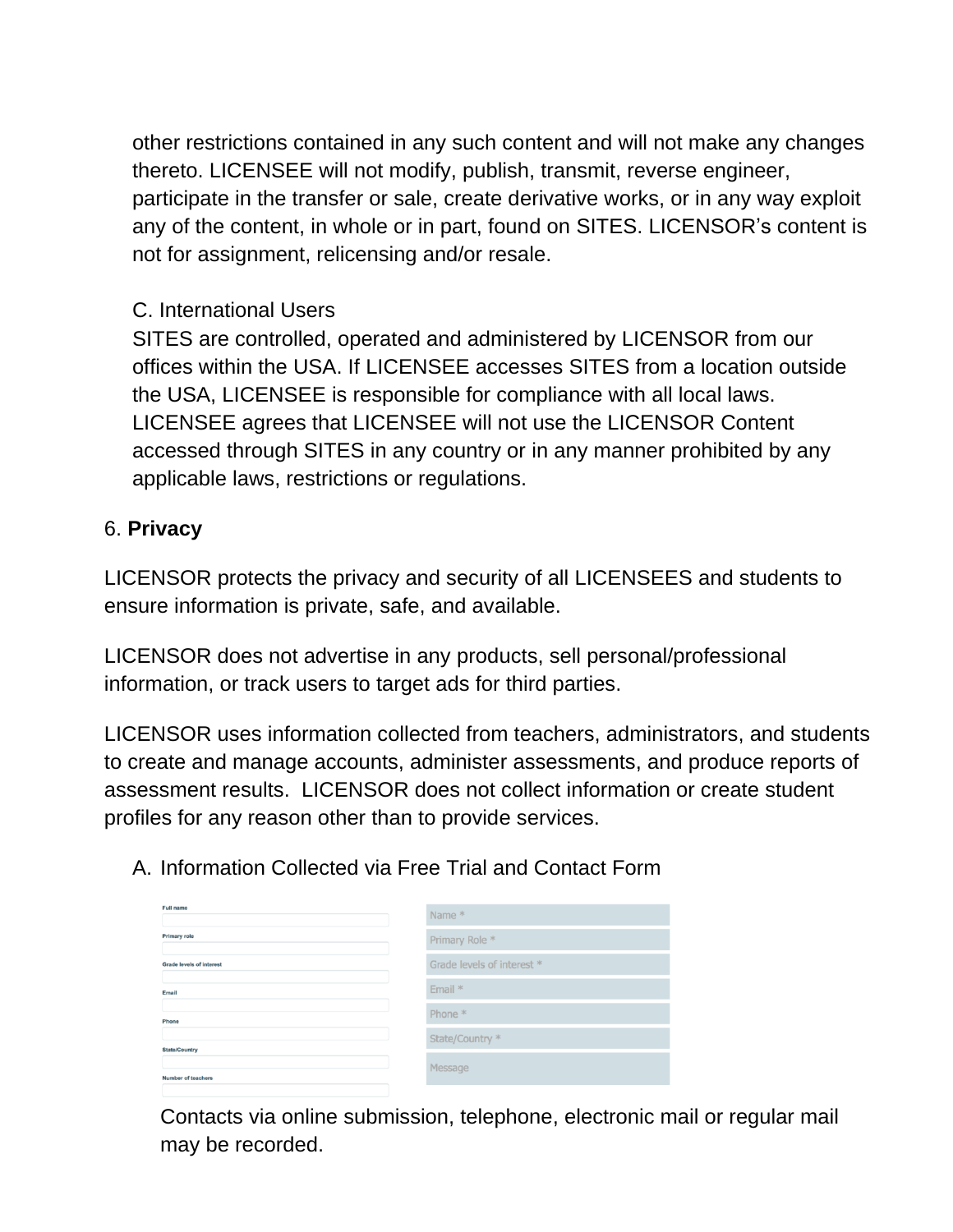# B. Information Collected for Use of Grading by Design

1) Teacher Information

LICENSOR collects teacher names, email addresses, passwords, name of school and/or district, classes taught (grade, subject, class name), course assignments, student performance reports, and assessment comments and grades. This information is not shared for any other purpose.

## 2) Student Information

LICENSOR collects student email addresses, passwords, name of school and/or district, classes (grade, subject, class name), course assignments, uploaded compositions, rubric and quiz responses, student performance reports, and teacher assessment comments and grades. This information is not shared for any other purpose. Student data may only be accessed by the student, a parent or guardian, and the student's teachers associated with the account.

#### 3) Use of Information

To provide school/district services, LICENSOR uses information collected to create and manage accounts, administer assessments, and produce reports of assessments. Users can access data based on their role. Student access is limited to their student account. Teacher access is limited to their own account, including students currently or previously enrolled in their classes. Administrator access is limited to usernames, classes, and assignment names.

#### 4) Change of Ownership

In the event that LICENSOR sells or transfers any business or assets (in part or whole), LICENSEE information may be disclosed to the prospective buyer or recipient of such business or assets. New owners will be required to maintain the privacy and security of LICENSEE information in accordance with this Privacy Policy. LICENSOR will notify LICENSEE via email or prominent website notice prior to such transfer and provide LICENSEE choices to limit or prohibit transfer of information.

5) Legal Requirements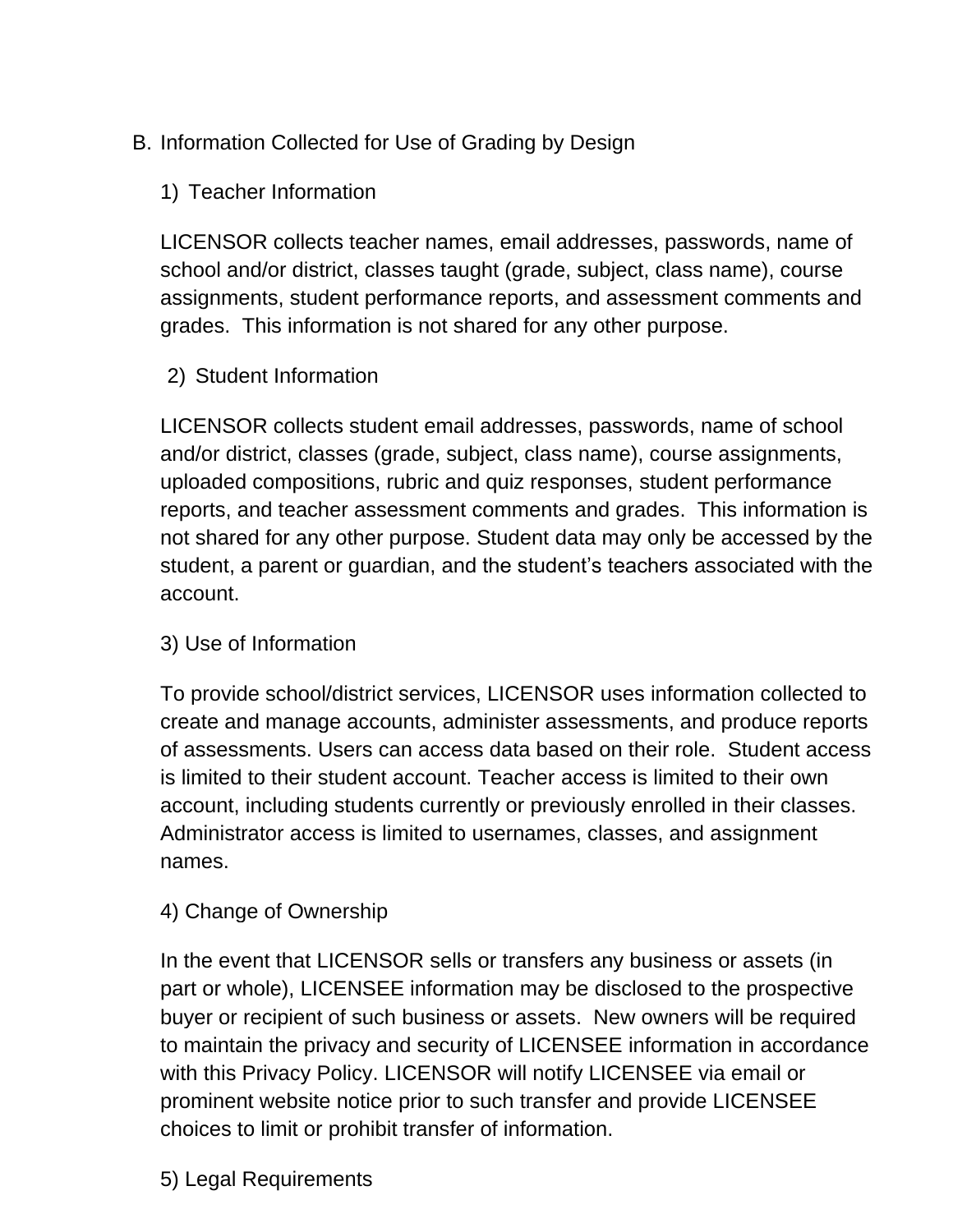LICENSOR may disclose LICENSEE information to respond to a subpoena, court order, or other legal obligation. LICENSOR may disclose information to investigate, prevent, or take action regarding suspected or actual prohibited activities, including but not limited to, fraud and situations involving potential threats to the safety of any person or to prevent financial loss to any person or entity.

# C. Technical Q&A

**Does your product offer a central processing solution and/or a distributed processing solution? Is the technology using a client/server solution, web solution, or combination of both? Can the solution be virtualized within a VMWare environment?** Software is provided as a web-based SaaS (Software as a Service) solution. The application runs centrally on our servers and access is provided via the browser. Distributed versions of the software which can be hosted by clients via VMWare is not currently available.

**If a web browser is required, what are the specific requirements (i.e. IE, version specific, etc.)?** Writing by Design is a stand-alone online program. It functions on all browsers.

**What is the minimum system configuration (memory, disk space, etc.) for your product? If the proposed solution is a client/server environment, include specifications for both the client and the server. What measurement is used (i.e. the number of users, the number of students, etc.) to determine an increase in the number of servers/licenses required to support this solution?** A basic laptop or tablet with a browser and internet access is all that is required to use the product. Content and data are stored securely server side.

**Describe the product compatibility on various platforms, i.e. Chromebooks, Windows, Mac, mobile devices.** It is compatible with Chromebooks, Windows, Macs, iPad, tablets, and mobile devices.

**How is video streaming/storage handled?** Video content is stored and delivered via Digital Ocean Spaces (Highly Available Object Storage similar to Amazon S3). Video-delivered lessons are embedded within assignment pages and are intended to be viewed within the browser.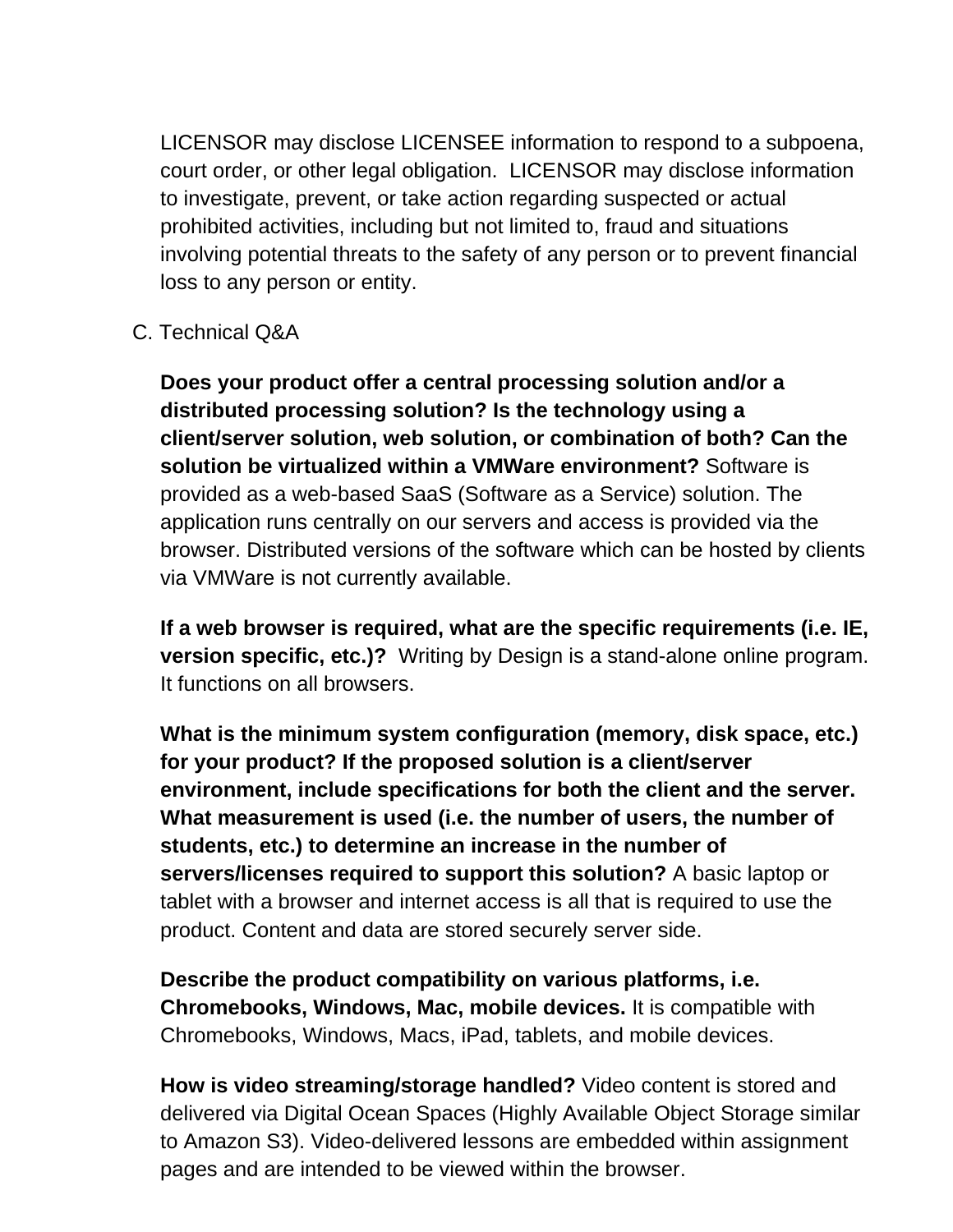**What peripheral equipment is required to support your product? Please indicate what equipment applies to this question and provide a description of how it is used.** The only equipment required is a basic laptop or tablet with a browser and Internet access.

**What is your change management methodology for handling software upgrades?** Software upgrades happen server-side and are handled in house. Third-party vendors are not involved in this process.

**What is the primary programming language used to write the proposed application (i.e., Visual Basic, 4-GL, C++, etc.)?** Ruby on Rails, HTML, **JavaScript** 

**Does your company provide quantitative measures for your system solution in relation to system performance?** LICENSOR logs server performance analytics server-side and addresses these with either software or hardware upgrades depending on the issue.

**Please provide a complete description of the process for archiving and/or purging historical data housed within the solution and the system security resources (authorization level) required to perform the operations.** When accounts are deleted, data is removed from the database. The data will persist in nightly backups until a set time period has passed since the delete (90 days). This data is only accessible by the system administrator.

**Does your product have any limitations (size or duration) on the storage of historical data?** As long as accounts are active, data persists. There are no current limitations to size or duration.

**Please include a comprehensive description of the backup plan and recovery solutions for both the customer data and vendor source code that may be utilized in your solution.** Database backups run nightly and are kept for 90 days. System administrator will restore the latest backup in the event of a disaster. Source code exists in source control in a remote repository.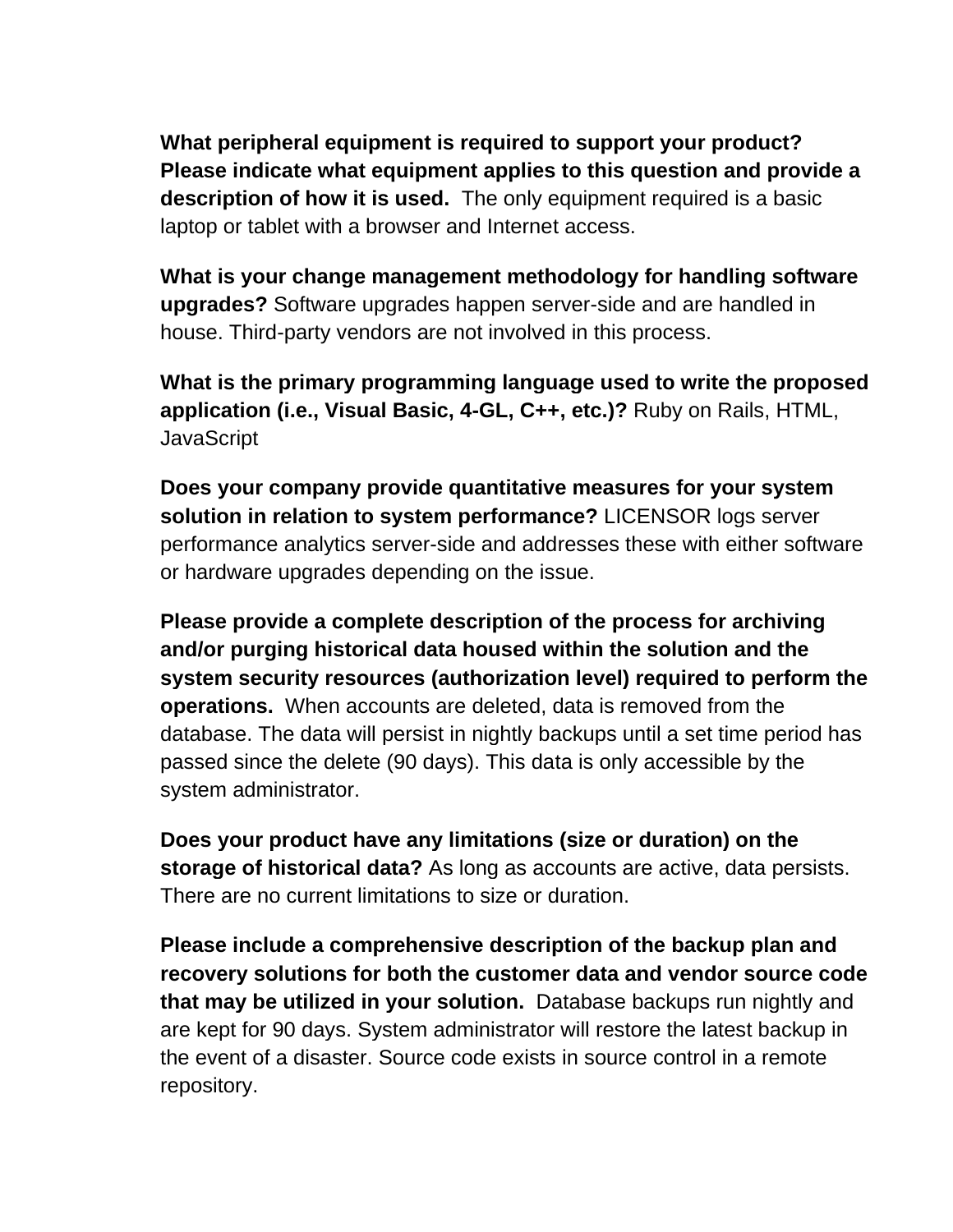## 7. **Marketing Communications**

LICENSOR may send periodic promotional or informational emails to teachers and administrators about our services, products, or events. LICENSEE may opt out of such communications by following the opt-out instructions contained in the email. If LICENSEE opts out of receiving emails about recommendations or other information, LICENSOR may send administrative emails about your account or any services you have requested or received from us.

# 8. **General Provisions/Enforcement of Claims**

A. This Agreement constitutes the entire agreement and understanding of the parties with respect to the subject matter hereof, superseding any and all prior and contemporaneous agreements, understanding, negotiations, and discussions. No supplement, amendment or modification of this Agreement shall be binding unless executed in writing and signed by LICENSEE and LICENSOR expressly stating that modification is intended.

B. This Agreement has been carefully read and voluntarily entered into by LICENSEE. If any construction is to be made of this Agreement, such construction shall not be interpreted against LICENSOR.

C. Indemnification LICENSEE agrees to indemnify, defend and hold harmless LICENSOR, its officers, directors, employees, agents and third parties, for any losses, costs, liabilities and expenses (including reasonable attorney's fees) relating to or arising out of LICENSEE use of or inability to use the Site or services, any user postings made, LICENSEE violation of any terms of this Agreement or LICENSEE violation of any rights of a third party, or LICENSEE violation of any applicable laws, rules or regulations.

D. Jurisdiction and venue for any action or proceeding concerning the enforcement or interpretation of this Agreement shall be in accordance with the laws of the State of California. California.

We hope we never have a dispute, however, should any action be necessary to construe or enforce the provisions of this Agreement, the Parties agree to first participate in mediation before a mediator agreed upon by both Parties. If the matter is not resolved at mediation, the Parties agree to a binding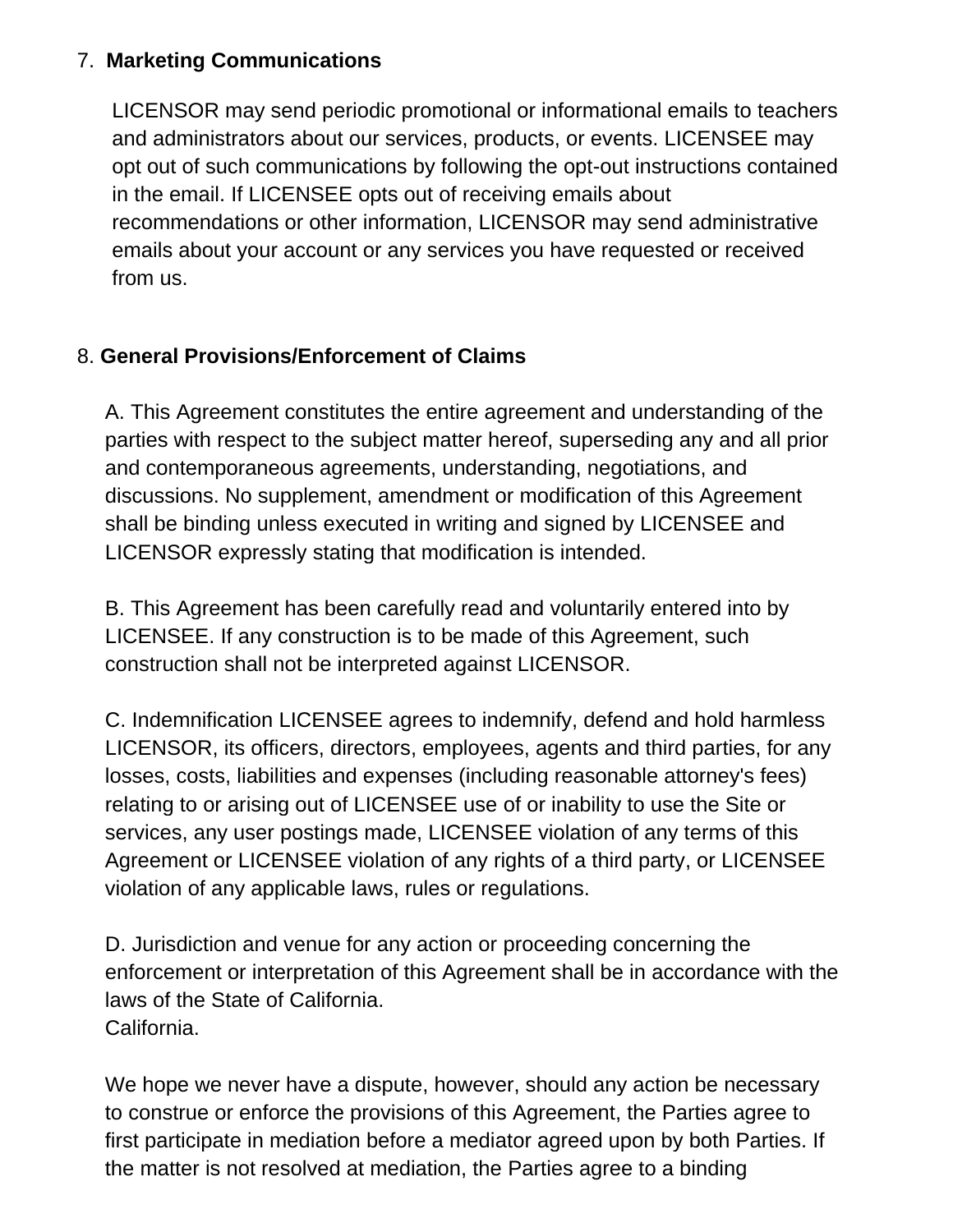individual arbitration before the American Arbitration Association in San Diego, California. THE PARTIES AGREE THAT A PARTY MAY BRING CLAIMS AGAINST THE OTHER ONLY IN EACH'S INDIVIDUAL CAPACITY, AND NOT AS A PLAINTIFF OR CLASS MEMBER IN ANY PUTATIVE CLASS, COLLECTIVE AND/ OR REPRESENTATIVE PROCEEDING, SUCH AS IN THE FORM OF A PRIVATE ATTORNEY GENERAL ACTION AGAINST THE OTHER. Further, the arbitrator may not consolidate more than one LICENSEE claims, and may not otherwise preside over any form of a representative or class proceeding.

Should any action be necessary to construe or enforce the provisions of this Agreement, the prevailing party in such action shall be entitled to recover all costs related thereto, including reasonable attorneys' fees.

E. Whenever possible, each provision of this agreement shall be interpreted in such a manner to be interpreted and valid under applicable law, but if any of the provisions of this Agreement shall be prohibited, void, invalid or unenforceable under applicable law, such provision shall be ineffective to the extent of such prohibition, invalidity, unavoidability, enforceability, without invalidating the remaining provisions of this Agreement.

F. This Agreement may be executed in several counterparts, each of which shall be deemed an original, but all of which shall constitute one and the same document.

G. Visiting WritingbyDesignK8.com or sending emails to LICENSOR constitutes electronic communications. LICENSEE consents to receive electronic communications and agrees that all agreements, notices, disclosures and other communications that LICENSOR provides to LICENSEE electronically, via email and on the Site, satisfy any legal requirement that such communications be in writing.

A printed version of this agreement and of any notice given in electronic form shall be admissible based upon or relating to this agreement to the same extent and subject to the same conditions as other business documents and records originally generated and maintained in printed form. It is the express wish of the parties that this agreement is written in English.